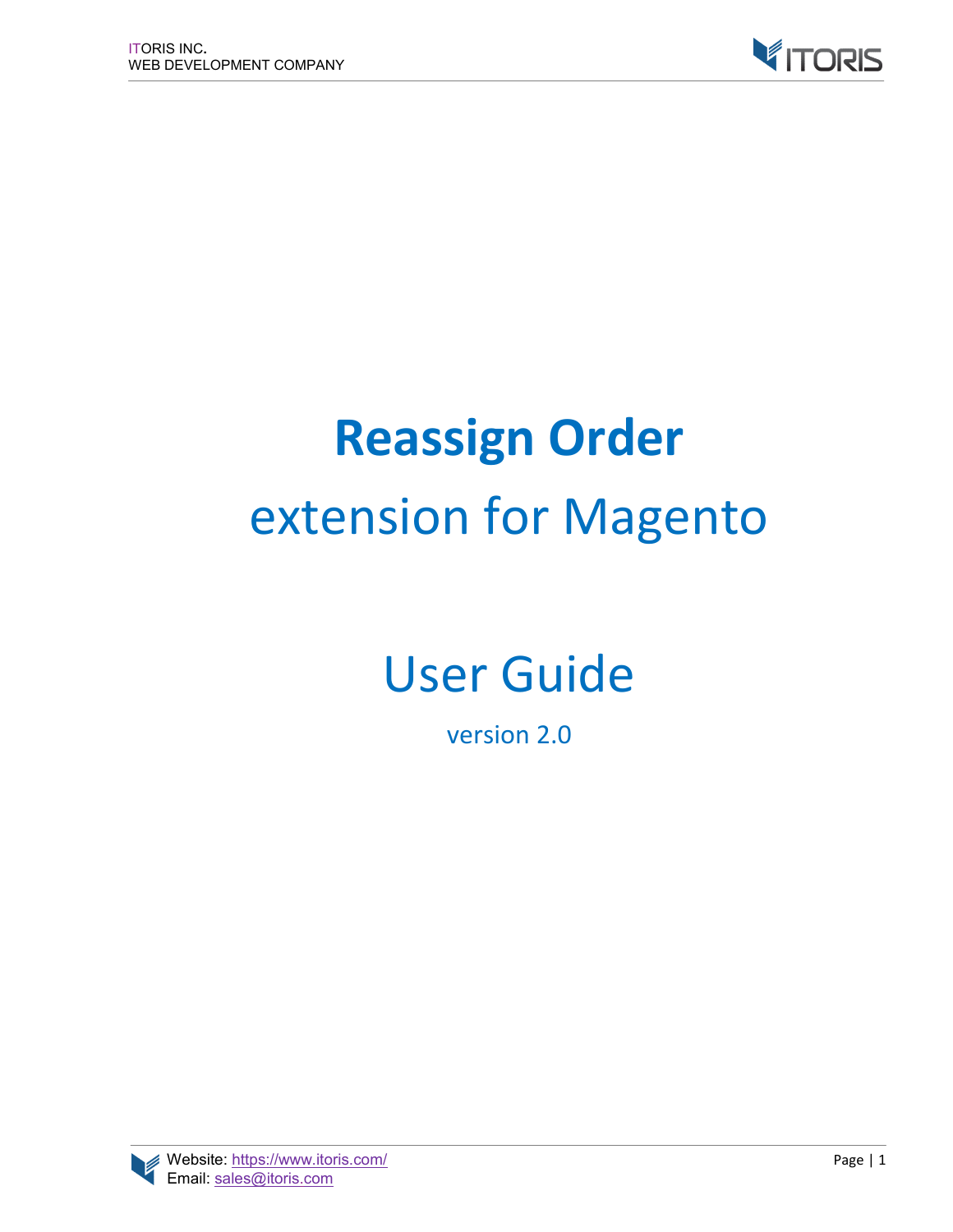

#### **Contents**

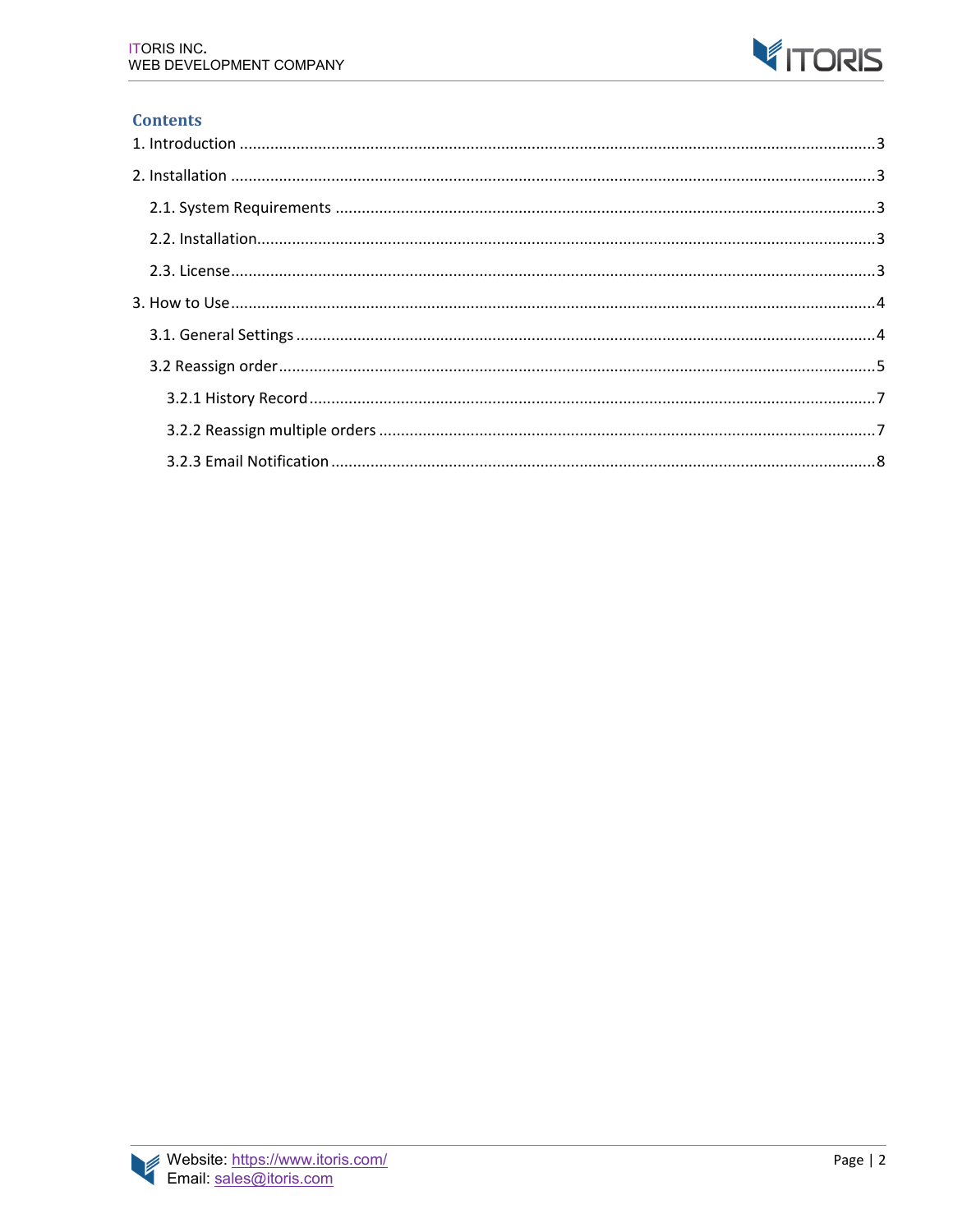## **1. Introduction**

The document is a User Guide for extension **Reassign Order** created for Magento websites. It describes the extension functionality and provides some tips for a quick start.

The extension official page - https://www.itoris.com/magento-assign-order.html

The purpose of the Reassign Order extension for Magento is to reassign orders between or to customers' accounts. By default, Magento doesn't allow moving orders between accounts or assign a guest order to an existing account. The Reassign Order extension for Magento allows the admin to associate guest orders with the registered accounts on checkout automatically, reassign multiple orders to the customers manually in the Backend. Once a new order is placed on checkout and the entered email matches the existing account, the order will be linked to that account automatically.

All the assignment history can be found in the order history section. The customer receives an email notification once the order has been reassigned.

# **2. Installation**

#### **2.1. System Requirements**

The extension works under Magento from 1.4.x and higher. The extension works with Apache 1.3.x and higher, PHP 5 or higher, Linux or IIS.

#### **2.2. Installation**

Download the extension installation zip package from your account at https://www.itoris.com/ and unpack it to the root of your Magento site by (S)FTP. Then flush cache in your Magento backend following **System > Cache Management**.

#### **2.3. License**

Please find the license agreement at https://www.itoris.com/magento-extensions-license.html

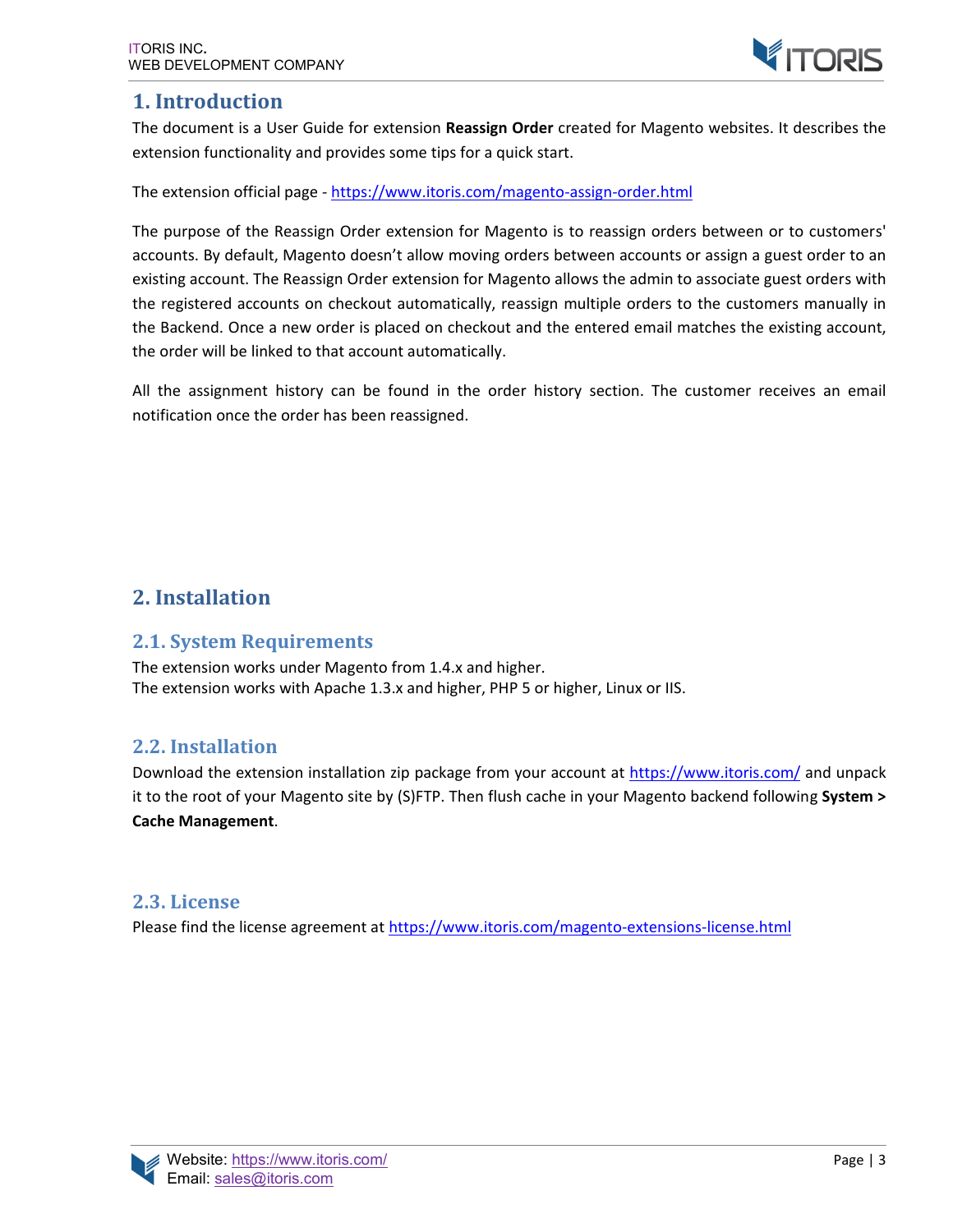

## **3. How to Use**

#### **3.1. General Settings**

The general settings are available following System > Itoris Extension > Reassign Order.

| <b>Dashboard</b>                | <b>Sales</b> | Catalog | <b>Customers</b> | <b>Promotions</b>                                                                                   | <b>Newsletter</b> | <b>CMS</b>           | <b>Reports</b> | <b>System</b> | C Get help for this page |
|---------------------------------|--------------|---------|------------------|-----------------------------------------------------------------------------------------------------|-------------------|----------------------|----------------|---------------|--------------------------|
| <b>Reassign Order Settings</b>  |              |         |                  |                                                                                                     |                   |                      |                |               | Save Settings            |
| <b>Configuration</b>            |              |         |                  |                                                                                                     |                   |                      |                |               |                          |
| <b>Extension Enabled</b>        |              |         | Yes              |                                                                                                     |                   | $\blacktriangledown$ |                |               |                          |
| Assign guest orders to customer |              |         | <b>No</b>        |                                                                                                     |                   | $\blacktriangledown$ |                |               |                          |
| automatically                   |              |         |                  | A The guest order will be automatically assigned to a<br>customer if one found with the same email. |                   |                      |                |               |                          |
| Overwrite Customer name         |              |         | No               |                                                                                                     |                   | $\blacksquare$       |                |               |                          |
| Notify customer                 |              |         | Yes              |                                                                                                     |                   | $\blacktriangledown$ |                |               |                          |
| Order assignment email template |              |         |                  | Order reassigned (Default Template from Local -                                                     |                   |                      |                |               |                          |

**Extension Enabled** – enables or disables the extension functionality.

Assign guest orders to customer automatically - by default the setting is disabled, i.e. if an existing customer with the same email places an order as a guest, the order won't be reassigned to the customer automatically. If option " **Yes**" is chosen, all guest orders will be reassigned to the existing customers automatically on checkout. same email places an order as a guest, the order won't be reassigned to the pption "Yes" is chosen, all guest orders will be reassigned to the existing checkout.<br>  $\epsilon$  mame – by default the setting is disabled. To overwri

Overwrite Customer name - by default the setting is disabled. To overwrite a customer's name, option "**Yes"** should be selected.

Notify customer – the customers can be notified automatically by email about the reassigned order.

**Order assignment email template** – by default the "Order

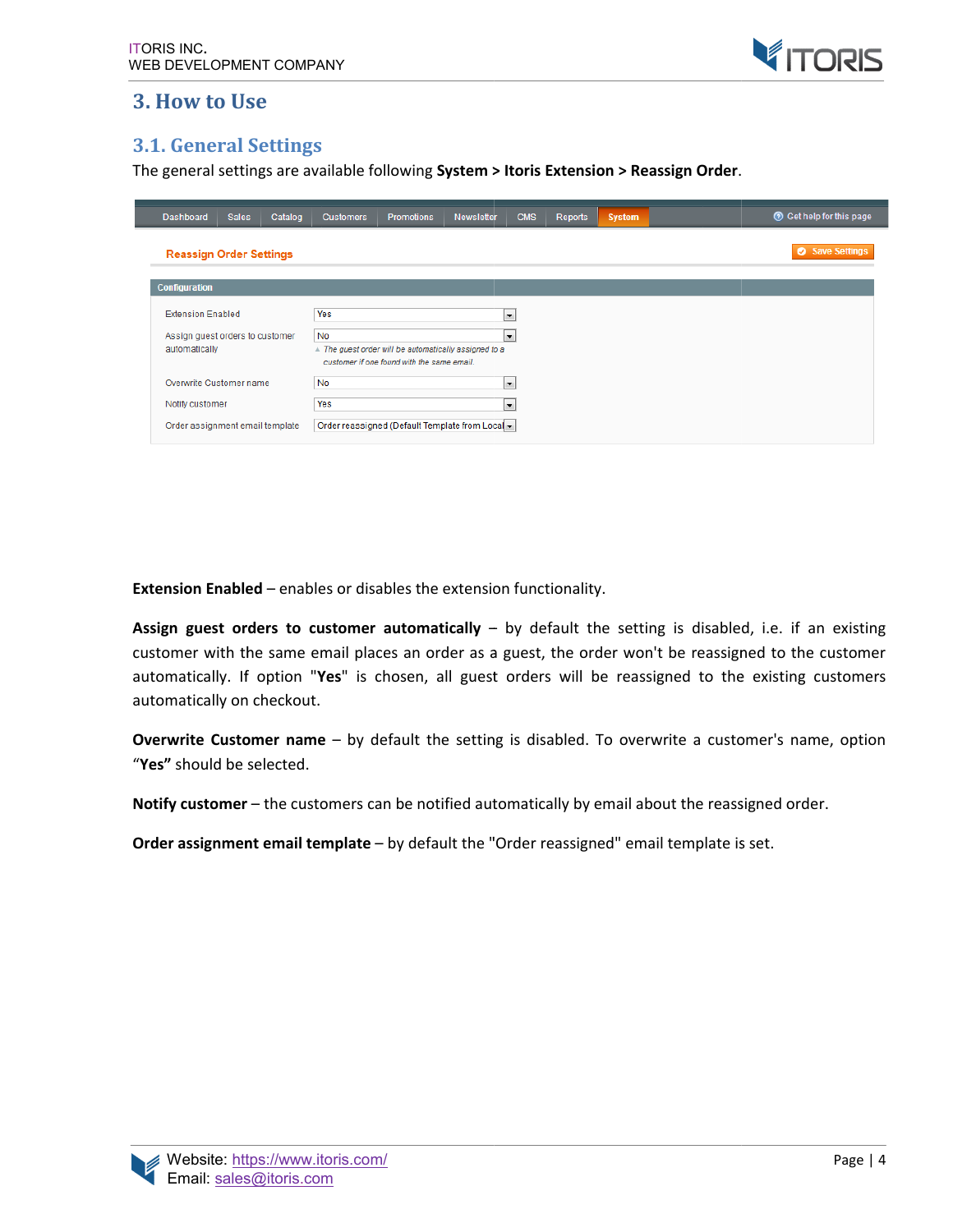

#### **3.2 Reassign order**

The extension allows assigning orders either automatically on checkout or manually in the Backend.

The admin can reassign orders following: **Sales > Orders > {select an order} > {select an Reassign Order Order.**

| <b>Dashboard</b>                        | <b>Sales</b> | Catalog                                 | <b>Customers</b>           | <b>Promotions</b>                                        | <b>Newsletter</b>     | <b>CMS</b>          | <b>Reports</b>        | <b>System</b>                              |                             | C Get help for this page                      |  |  |  |  |
|-----------------------------------------|--------------|-----------------------------------------|----------------------------|----------------------------------------------------------|-----------------------|---------------------|-----------------------|--------------------------------------------|-----------------------------|-----------------------------------------------|--|--|--|--|
| <b>Order View</b>                       |              |                                         | rs.                        | Order #145000008   Oct 9, 2018 7:36:05 AM                |                       |                     |                       | 4 Back                                     | <b>Send Email</b>           | <b>园 Credit Memo</b><br><b>Reassign Order</b> |  |  |  |  |
| <b>Information</b>                      |              |                                         |                            |                                                          |                       |                     |                       |                                            |                             |                                               |  |  |  |  |
| Invoices                                |              |                                         |                            | Order #145000008 (the order confirmation email was sent) |                       |                     |                       | <b>Account Information</b>                 |                             |                                               |  |  |  |  |
| <b>Credit Memos</b>                     |              |                                         | <b>Order Date</b>          |                                                          |                       | Oct 9, 2018 7:36:05 |                       | <b>Customer Name</b>                       |                             | liam miller                                   |  |  |  |  |
| Shipments<br>.                          |              |                                         |                            | AM                                                       |                       |                     | Fmail                 |                                            | salmiller@mail.com          |                                               |  |  |  |  |
| <b>Comments History</b><br>Transactions |              | <b>Order Status</b>                     |                            |                                                          | Complete              |                     | <b>Customer Group</b> |                                            | <b>NOT LOGGED IN</b>        |                                               |  |  |  |  |
|                                         |              | <b>Purchased From</b><br><b>English</b> |                            |                                                          | <b>Main Website</b>   |                     |                       |                                            |                             |                                               |  |  |  |  |
|                                         |              |                                         |                            |                                                          | <b>Madison Island</b> |                     |                       |                                            |                             |                                               |  |  |  |  |
|                                         |              |                                         |                            |                                                          |                       |                     |                       |                                            |                             |                                               |  |  |  |  |
|                                         |              |                                         | Placed from IP             |                                                          |                       | 127.0.0.1           |                       |                                            |                             |                                               |  |  |  |  |
|                                         |              |                                         |                            |                                                          |                       |                     |                       |                                            |                             |                                               |  |  |  |  |
|                                         |              |                                         | <b>Billing Address</b>     |                                                          |                       |                     | Edit                  | <b>Shipping Address</b>                    |                             | Edit                                          |  |  |  |  |
|                                         |              |                                         | liam miller                |                                                          |                       |                     |                       | liam miller                                |                             |                                               |  |  |  |  |
|                                         |              |                                         | 1117 Madison Ave           |                                                          |                       |                     |                       | 1117 Madison Ave                           |                             |                                               |  |  |  |  |
|                                         |              |                                         | <b>United States</b>       | New York, New York, 10028                                |                       |                     |                       | <b>United States</b>                       | New York, New York, 10028   |                                               |  |  |  |  |
|                                         |              |                                         |                            | T: +1 212-262-8899                                       |                       |                     |                       | T: +1 212-262-8899                         |                             |                                               |  |  |  |  |
|                                         |              |                                         |                            |                                                          |                       |                     |                       |                                            |                             |                                               |  |  |  |  |
|                                         |              |                                         | <b>Payment Information</b> |                                                          |                       |                     |                       | <b>Shipping &amp; Handling Information</b> |                             |                                               |  |  |  |  |
|                                         |              |                                         |                            |                                                          |                       |                     |                       |                                            |                             |                                               |  |  |  |  |
|                                         |              |                                         | Cash On Delivery           |                                                          |                       |                     |                       |                                            | Free Shipping - Free \$0.00 |                                               |  |  |  |  |
|                                         |              |                                         |                            | Order was placed using USD                               |                       |                     |                       |                                            |                             |                                               |  |  |  |  |

After "Reassign Order" is chosen, the popup with the existing customers appears. Link "Select" allows choosing a particular customer the order should be reassigned to. choosing a

| Dashboard           | <b>Reassign Order</b>                                                                                                                                             |                       |                         |                                |                          |               | <b>Continuely</b> for this page<br>$\overline{\infty}$ |  |  |  |  |
|---------------------|-------------------------------------------------------------------------------------------------------------------------------------------------------------------|-----------------------|-------------------------|--------------------------------|--------------------------|---------------|--------------------------------------------------------|--|--|--|--|
| <b>Order View</b>   | Page<br>$\triangleright$ of 3 pages  <br>View 20<br>$\overline{\phantom{a}}$<br>Total 54 records found<br><b>Reset Filter</b><br><b>Search</b><br>per page  <br>1 |                       |                         |                                |                          |               |                                                        |  |  |  |  |
| <b>Information</b>  | ID                                                                                                                                                                | $\downarrow$ Name     | <b>Email</b>            | Group                          | Website                  | <b>Action</b> |                                                        |  |  |  |  |
| <b>Invoices</b>     | From:                                                                                                                                                             |                       |                         | $\overline{\phantom{a}}$       | $\overline{\phantom{a}}$ |               |                                                        |  |  |  |  |
| <b>Credit Memos</b> | To:                                                                                                                                                               |                       |                         |                                |                          |               |                                                        |  |  |  |  |
| <b>Shipments</b>    | 137                                                                                                                                                               | <b>Liam Miller</b>    | liammiller619@gmail.com | General                        | Main Website             | Select        |                                                        |  |  |  |  |
| <b>Comments H</b>   | 136                                                                                                                                                               | Jane Doe              | janedoe@example.com     | General                        | Main Website             | Select        | @mail.com                                              |  |  |  |  |
|                     | 135                                                                                                                                                               | John Doe              | johndoe@example.com     | General                        | Main Website             | Select        | <b>GED IN</b>                                          |  |  |  |  |
| Transactions        | 127                                                                                                                                                               | John Smith            | johnsmith@example.com   | <b>VIP Member</b>              | Main Website             | Select        |                                                        |  |  |  |  |
|                     | 104                                                                                                                                                               | <b>Drew France</b>    | drew@example.com        | <b>VIP Member</b>              | Main Website             | Select        |                                                        |  |  |  |  |
|                     | 103                                                                                                                                                               | <b>Milo Vitti</b>     | milo@example.com        | <b>Private Sales</b><br>Member |                          | <b>Select</b> | Ξ                                                      |  |  |  |  |
|                     | 102                                                                                                                                                               | <b>Erich Forbes</b>   | erich@example.com       | General                        | Main Website             | Select        |                                                        |  |  |  |  |
|                     | 101                                                                                                                                                               | Jerry Luke            | jerry@example.com       | <b>VIP Member</b>              | Main Website             | Select        |                                                        |  |  |  |  |
|                     | 100                                                                                                                                                               | Jane Smith            | janesmith@example.com   | <b>VIP Member</b>              | Main Website             | Select        | Edit                                                   |  |  |  |  |
|                     | 99                                                                                                                                                                | <b>Clav Lock</b>      | clay@example.com        | General                        | Main Website             | Select        |                                                        |  |  |  |  |
|                     | 98                                                                                                                                                                | <b>Theo Porras</b>    | theo@example.com        | General                        | Main Website             | Select        |                                                        |  |  |  |  |
|                     | 97                                                                                                                                                                | Percy Pella           | percy@example.com       | <b>Private Sales</b><br>Member |                          | Select        |                                                        |  |  |  |  |
|                     | 96                                                                                                                                                                | <b>Kinley Than</b>    | kinley@example.com      | <b>Private Sales</b><br>Member |                          | Select        |                                                        |  |  |  |  |
|                     | 95                                                                                                                                                                | Dong Berg             | dong@example.com        | Wholesale                      | Main Website             | Select        |                                                        |  |  |  |  |
|                     | 94                                                                                                                                                                | Seema Droz            | seema@example.com       | Wholesale                      | Main Website             | Select        |                                                        |  |  |  |  |
|                     | 93                                                                                                                                                                | <b>Tania Melville</b> | tanja@example.com       | Wholesale                      | <b>Main Website</b>      | Select        |                                                        |  |  |  |  |
|                     | 92                                                                                                                                                                | <b>Kip Chee</b>       | kip@example.com         | General                        | Main Website             | Select        |                                                        |  |  |  |  |
|                     |                                                                                                                                                                   |                       |                         |                                |                          |               |                                                        |  |  |  |  |

The following details are available in the popup:

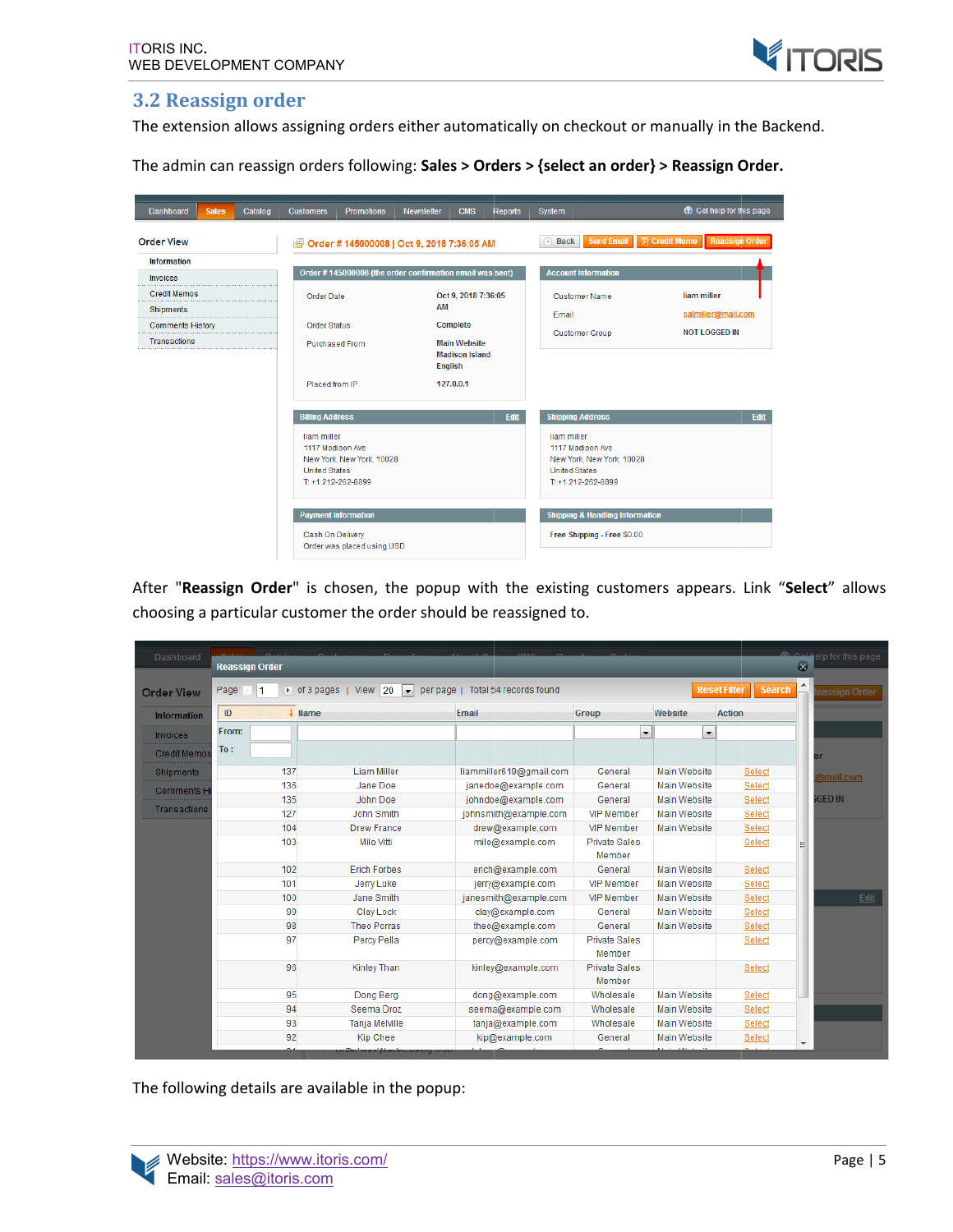

**Order ID** – shows the order ID which should be reassigned to the customer.

Overwritten name and email - displays what email and user name should be overwritten.

**Order ID** – shows the order ID which should be reassigned to the customer.<br>**Overwritten name and email** – displays what email and user name should be overwritten.<br>**Overwrite customer name** – allows overwriting a customer'

Notify Customer – the customer will be notified automatically if the checkbox is marked.

Button "**Assign**" reassigns the order.

| <b>Order View</b>       |                                                                                                            | S Order #145000008   Oct 9, 2018 7:36:05 AM              | <b>Send Email</b><br><b>a</b> Back                                                                         | <b>园 Credit Memo</b><br><b>Reassign Order</b> |
|-------------------------|------------------------------------------------------------------------------------------------------------|----------------------------------------------------------|------------------------------------------------------------------------------------------------------------|-----------------------------------------------|
| <b>Information</b>      |                                                                                                            |                                                          |                                                                                                            |                                               |
| <b>Invoices</b>         |                                                                                                            | Order #145000008 (the order confirmation email was sent) | <b>Account Information</b>                                                                                 |                                               |
| <b>Credit Memos</b>     | Order Date                                                                                                 | Oct 9, 2018 7:36:05                                      | <b>Customer Name</b>                                                                                       | liam miller                                   |
| <b>Shipments</b>        |                                                                                                            | <b>AM</b>                                                | Email                                                                                                      | salmiller@mail.com                            |
| <b>Comments History</b> | Order Status                                                                                               | <b>Complete</b>                                          |                                                                                                            | <b>NOT LOGGED IN</b>                          |
| Transactions            | <b>Reassign Order</b>                                                                                      |                                                          | $\mathbf{\overline{R}}$                                                                                    |                                               |
|                         | Overwrite customer name Notify Customer<br>4 Back                                                          |                                                          | <b>Assign</b>                                                                                              | Edit                                          |
|                         | liam miller<br>1117 Madison Ave<br>New York, New York, 10028<br><b>United States</b><br>T: +1 212-262-8899 |                                                          | liam miller<br>1117 Madison Ave<br>New York, New York, 10028<br><b>United States</b><br>T: +1 212-262-8899 |                                               |
|                         | <b>Payment Information</b>                                                                                 |                                                          | <b>Shipping &amp; Handling Information</b>                                                                 |                                               |

After the order has been reassigned, the information is changed in the "Account Information" section.

| <b>Order View</b>       | Email has been sent                                                                                        |                                                                |             |        |                                                                                                            |                      |                    |                         |
|-------------------------|------------------------------------------------------------------------------------------------------------|----------------------------------------------------------------|-------------|--------|------------------------------------------------------------------------------------------------------------|----------------------|--------------------|-------------------------|
| <b>Information</b>      | Order has been reassigned                                                                                  |                                                                |             |        |                                                                                                            |                      |                    |                         |
| Invoices                |                                                                                                            |                                                                |             |        |                                                                                                            |                      |                    |                         |
| <b>Credit Memos</b>     | Order #145000008   Oct 9, 2018 7:36:05 AM<br>禹                                                             |                                                                |             | a Back | <b>Send Email</b>                                                                                          | <b>园 Credit Memo</b> | <b>园 Reorder</b>   | <b>Reassign Order</b>   |
| Shipments<br>.          |                                                                                                            |                                                                |             |        |                                                                                                            |                      |                    |                         |
| <b>Comments History</b> |                                                                                                            | Order #145000008 (the order confirmation email was sent)       |             |        | <b>Account Information</b>                                                                                 |                      |                    |                         |
| Transactions            | Order Date                                                                                                 | Oct 9, 2018 7:36:05 AM                                         |             |        | <b>Customer Name</b>                                                                                       |                      | <b>Liam Miller</b> |                         |
|                         | <b>Order Status</b>                                                                                        | Complete                                                       |             |        | Email                                                                                                      |                      |                    | liammiller619@gmail.com |
|                         | <b>Purchased From</b>                                                                                      | <b>Main Website</b><br><b>Madison Island</b><br><b>English</b> |             |        | <b>Customer Group</b>                                                                                      |                      | General            |                         |
|                         | Placed from IP                                                                                             | 127.0.0.1                                                      |             |        |                                                                                                            |                      |                    |                         |
|                         | <b>Billing Address</b>                                                                                     |                                                                | <b>Edit</b> |        | <b>Shipping Address</b>                                                                                    |                      |                    | Edit                    |
|                         | liam miller<br>1117 Madison Ave<br>New York, New York, 10028<br><b>United States</b><br>T: +1 212-262-8899 |                                                                |             |        | liam miller<br>1117 Madison Ave<br>New York, New York, 10028<br><b>United States</b><br>T: +1 212-262-8899 |                      |                    |                         |

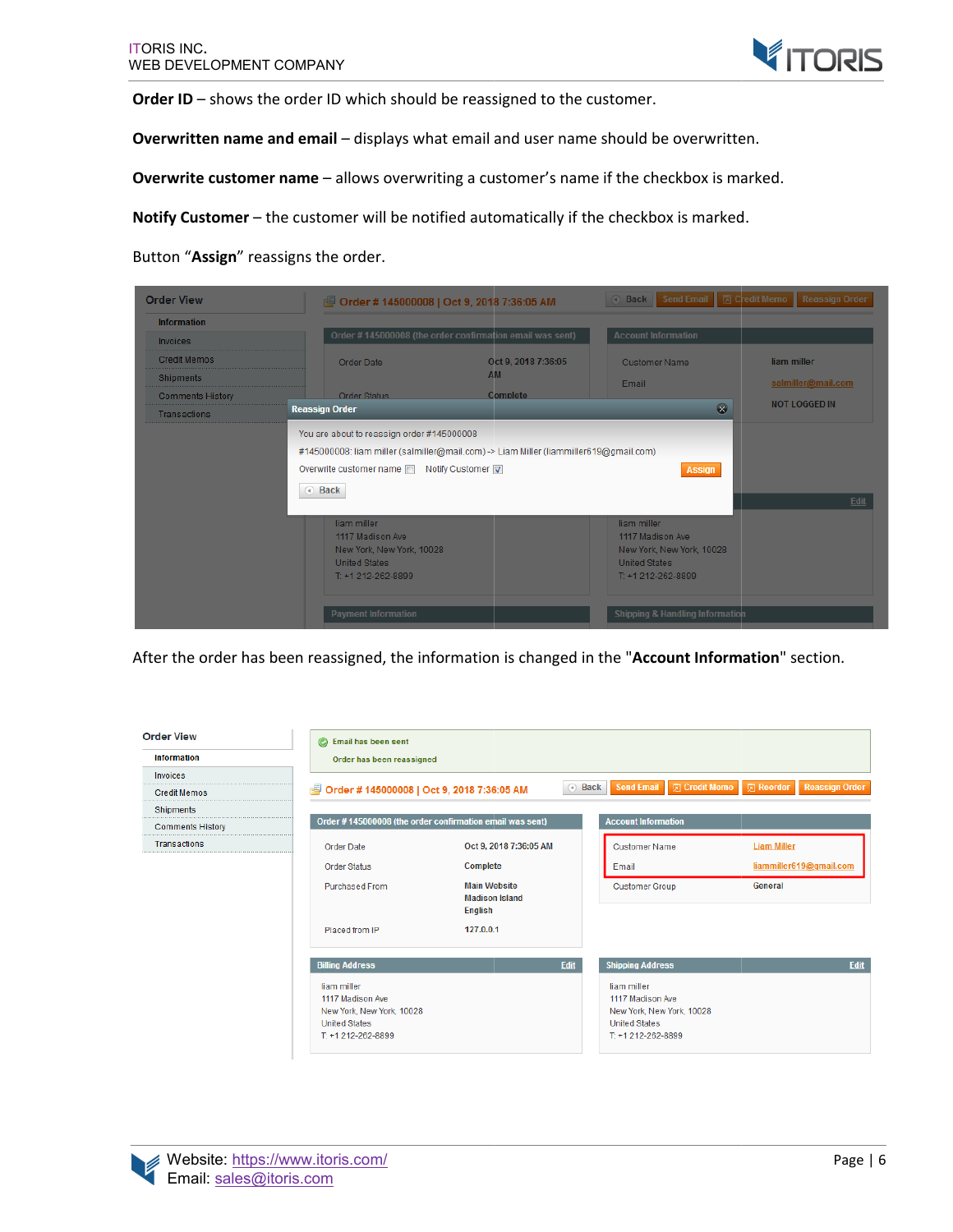

#### **3.2.1 History Record**

The extension allows collecting the detailed order history. The history record is added if the order is reassigned.

| 图 Order # 145000008   Oct 9, 2018 7:36:05 AM                                                                                                                                                                                                                                                         | 4 Back | Send Email | <b>凤 Credit Memo</b>  <br><b>同 Reorder</b>                         |                                                          | <b>Reassign Order</b>                                                     |
|------------------------------------------------------------------------------------------------------------------------------------------------------------------------------------------------------------------------------------------------------------------------------------------------------|--------|------------|--------------------------------------------------------------------|----------------------------------------------------------|---------------------------------------------------------------------------|
| <b>Add Order Comments</b><br><b>Status</b><br>$Complete -$<br>Comment                                                                                                                                                                                                                                |        |            | Shipping & Handling<br><b>Grand Total</b><br><b>Total Refunded</b> | Subtotal<br>Tax<br><b>Total Paid</b><br><b>Total Due</b> | \$375.00<br>\$0.00<br>\$30.94<br>\$405.94<br>\$405.94<br>\$0.00<br>\$0.00 |
| Submit Comment<br>Notify Customer by Email<br>Visible on Frontend<br>Oct 9, 2018 7:42:40 AM   Complete<br><b>Customer Not Notified</b><br>Order was manually reassigned to existing customer, from<br>salmiller@mail.com to liammiller619@gmail.com. Name<br>changed from liam miller to Liam Miller |        |            |                                                                    |                                                          |                                                                           |
| Oct 9, 2018 7:36:48 AM   Complete<br>Customer Notified<br>Oct 9, 2018 7:36:38 AM   Processing<br>n<br>Customer Notified ↓                                                                                                                                                                            |        |            |                                                                    |                                                          |                                                                           |
| Oct 9, 2018 7:36:05 AM   Pending<br>n<br>Customer Notified ↓                                                                                                                                                                                                                                         |        |            |                                                                    |                                                          |                                                                           |

#### **3.2.2 Reassign multiple orders**

The extension allows the admin to assign multiple orders at once. Action "Assign to Customer" is added to the "Actions" dropdown. After the popup appears, the admin can choose the customer to reassign the orders to.